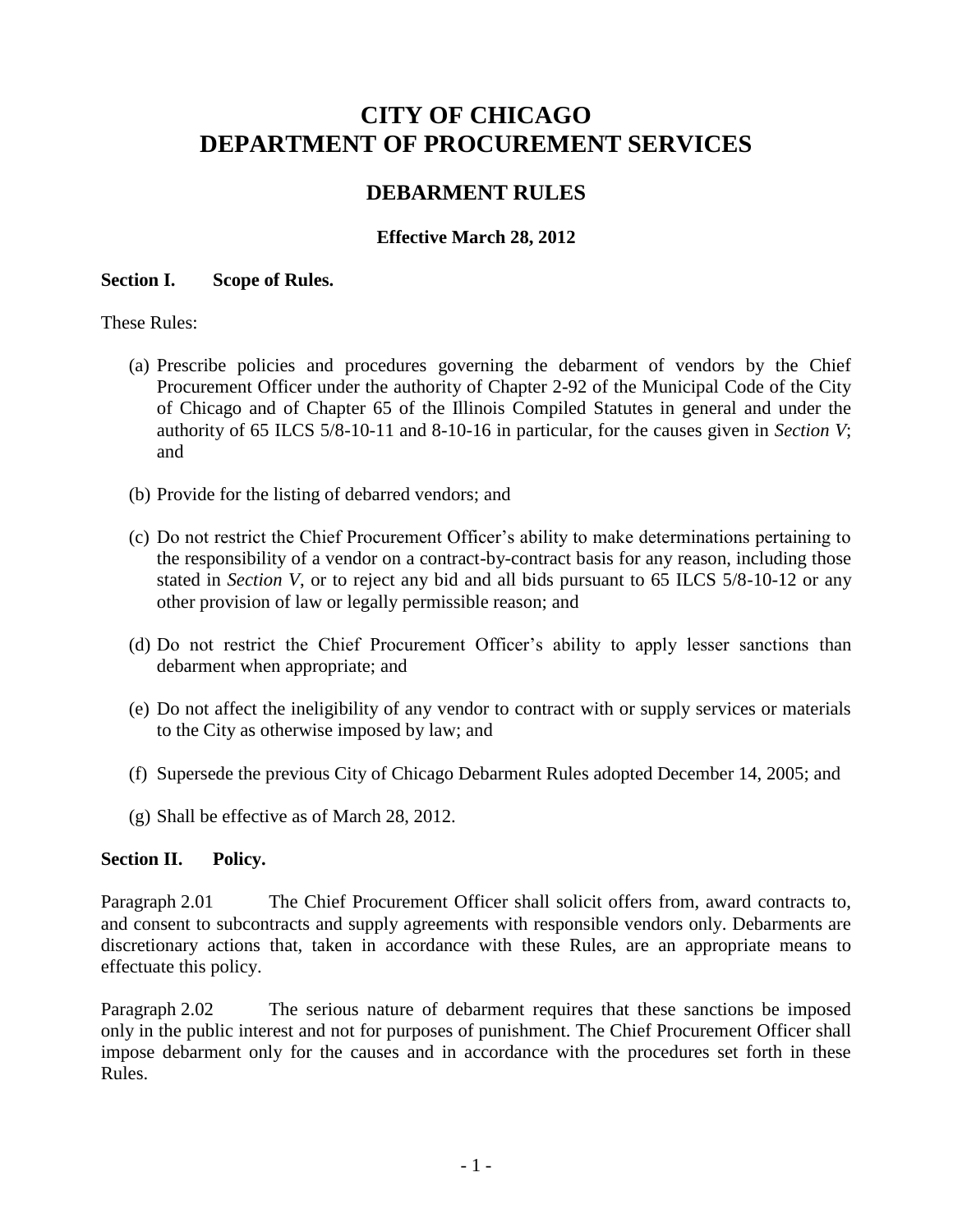#### **Section III. Definitions.**

As used in this Rule-

- (a) "Administrative Contact" means an individual designated by the Chief Procurement Officer to serve as a point of contact for a vendor in relation to a debarment proceeding. The Administrative Contact will be identified pursuant to *Paragraph 7.02(e)*.
- (b) "Affiliate" means a person, including any individual or entity, that directly or indirectly controls, or has the power to control, another person or is directly or indirectly controlled by another person. Indicia of control include, but are not limited to, common or interlocking management or ownership, officers, directors, identity of interests among relatives, shared facilities and equipment, and common use of employees. "Affiliate" also means a business entity organized during or following any investigation or proceeding, or organized following the debarment or proposed debarment of a person or entity that has the same or similar management, ownership, or principal employees as the person or entity that was investigated, part of the proceeding, debarred, or proposed for debarment, or that operates in a manner designed to evade application of these debarment rules.
- (c) "Civil enforcement action" means any judicial or administrative proceeding filed by any governmental agency other than the Chief Procurement Officer for the purpose of civil enforcement of any statute, rule, regulation, or law for the matters specified in *Section V*.
- (d) "Civil judgment" means a judgment or finding of liability by any court or other tribunal of competent jurisdiction against the vendor on a claim brought by any governmental entity, individual, or private entity, including, but not limited to, a civil enforcement action. Civil judgments include findings of liability that may lead to awards of damages, injunctive or other equitable relief, fines, penalties, declaratory relief and restitution, or determinations of liability on any claim, including a civil enforcement action.
- (e) "City contract" is any agreement subject to the Municipal Code of Chicago or whose cost is to be paid directly or indirectly from funds belonging to or administered in whole or in part by the City of Chicago, regardless of source, between the City and any individual or entity. City contracts include all amendments, modifications, and extensions of contracts.
- (f) "Chief Procurement Officer" means the individual appointed by the Mayor as the purchasing agent pursuant to 65 ILCS 5/8-10-15 and/or as the Chief Procurement Officer pursuant to the Municipal Code of Chicago, section 2-92-010, or that individual's designee.
- (g) "Days" means calendar days, unless otherwise specified.
- (h) "Debarment" is a determination by the Chief Procurement Officer that a vendor or a person or entity is not responsible and is not eligible to enter into contracts with the City. Debarment may also include or consist of a determination that the vendor or a person or entity is not eligible to serve as a subcontractor of any tier on contracts with the City, including serving as a supplier, and/or that existing contracts with a vendor must be terminated.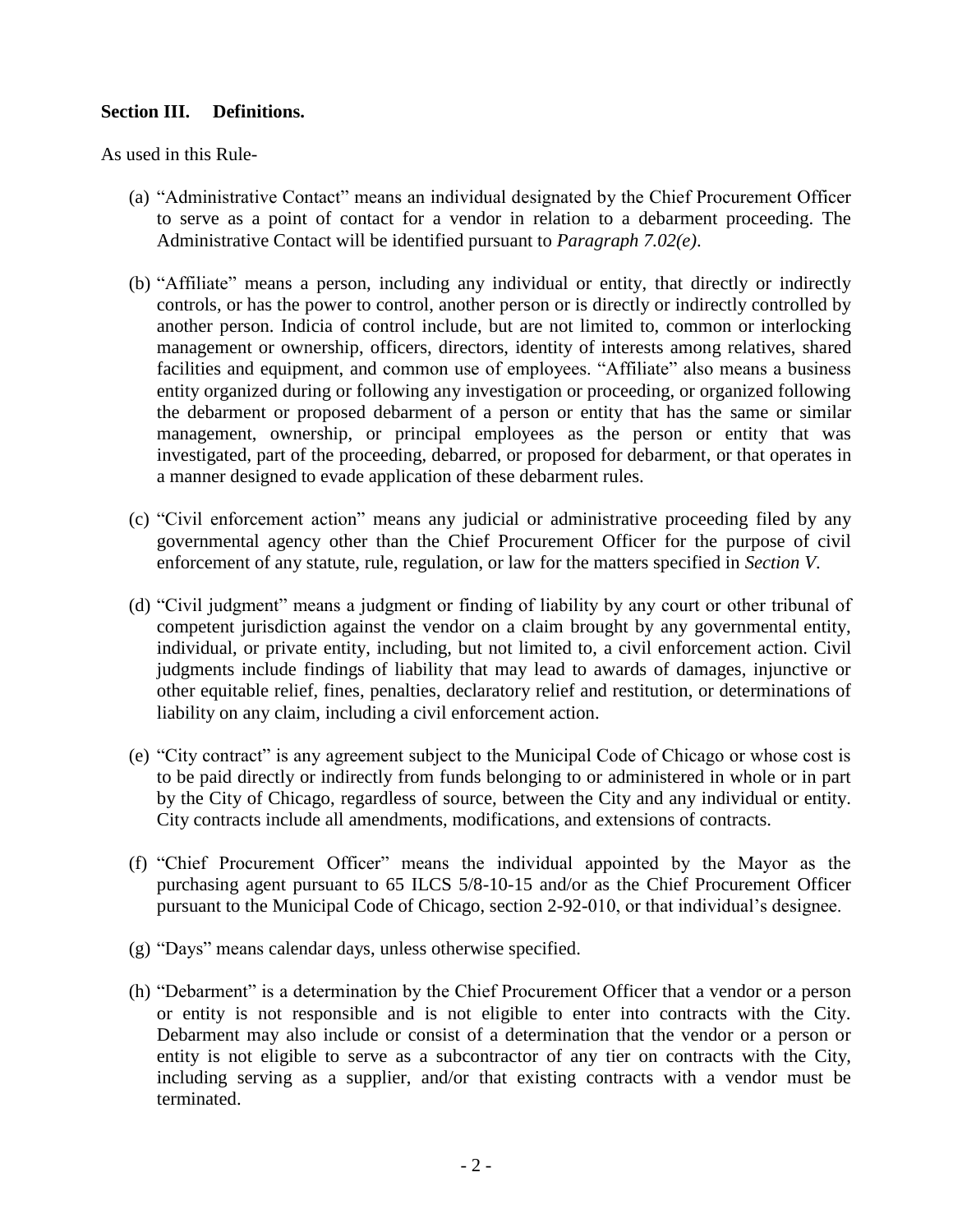- (i) "Department Head" is the commissioner or equivalent of any City department, City officer, City board, or City agency.
- (j) "Indictment" means an action by a grand jury charging a criminal offense. An information or other filing by competent authority charging a criminal offense is given the same effect as an indictment.
- (k) "Vendor" means any person, including any individual, or entity that has entered into a contract with the City or is seeking to or may enter into a contract with the City, serves as a subcontractor or supplier on a City contract, or has applied for or been certified by the City as a Minority-owned Business Enterprise ("MBE"), Woman-owned Business Enterprise ("WBE"), Disadvantaged Business Enterprise ("DBE"), Business Enterprise owned by People with Disabilities ("BEPD"), or any similar program. It includes all units, divisions or other organizational elements of such person or entity. "Vendor," for the purposes of these rules, also means any affiliate, officer, director, or employee who has received a Notice of Proposed Debarment under these rules.
- (l) The provisions of 5 ILCS §§ 70/0.01 *et seq.*, in so far as applicable, shall also be applied to these Rules, except where a specific definition, provision, or context indicates a different meaning.

# **Section IV. General Provisions**

Paragraph 4.01 Debarment constitutes debarment of all units, divisions, or other organizational elements of the vendor, no matter how denominated, unless the debarment decision is limited by its terms to specific divisions or organizational elements. The Chief Procurement Officer may extend the debarment decision to include any affiliates of the vendor, as well as individuals associated with or employed by the vendor to whom improper conduct may be imputed pursuant to *Section XI*, when those affiliates or individuals are provided with notice of the proposed debarment pursuant to *Section VII* herein and are allowed to participate. For purposes of these rules, these persons are considered a vendor whether or not a City contractor, subcontractor, or vendor.

Paragraph 4.02 A vendor's debarment shall apply to all City contracts, unless as permitted to the extent allowed by *Paragraph 10.04*, a department head states in writing the reasons justifying continued business dealings between that department and the vendor and the Chief Procurement Officer concurs in writing. A debarred vendor also may be debarred from participating in any City contract as a subcontractor or supplier of any tier.

# **Section V. Causes for debarment.**

The Chief Procurement Officer may debar a vendor, subcontractor, or supplier for-

- (a) Conviction of, or civil judgment for:
	- (1) Commission or attempted commission of fraud or a criminal offense in connection with (A) obtaining, (B) attempting to obtain, or (C) performing a private or public contract or subcontract;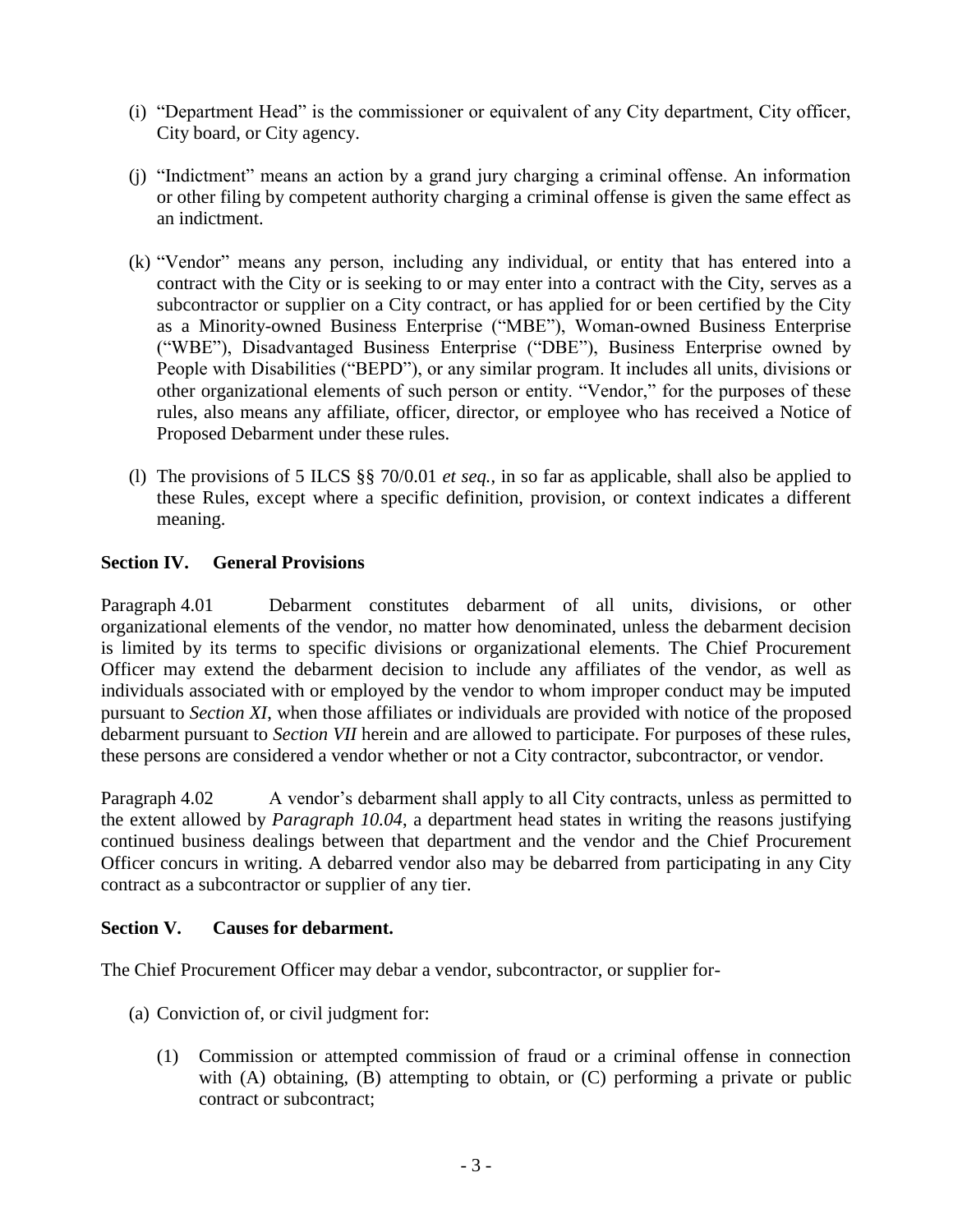- (2) Violation or attempted violation of Federal or State statutes, or any other legally applicable law, regulation, or rule relating to the submission of bids, proposals, or claims;
- (3) Commission or attempted commission of embezzlement, theft, forgery, bribery, falsification or destruction of records, making false statements, tax evasion, or receiving stolen property; or
- (4) Commission or attempted commission of any other offense, or engaging in or attempting to engage in conduct indicating a lack of truthfulness, veracity, or honesty that affects the responsibility of the vendor.
- (b) Violation of the terms of a City contract or subcontract so serious as to justify debarment, including but not limited to:
	- (1) Willful failure to perform in accordance with the terms of one or more contracts or subcontracts;
	- (2) A history of failure to perform one or more contracts or subcontracts;
	- (3) A history of unsatisfactory performance of one or more contracts or subcontracts; or
	- (4) A history of failure to meet MBE/WBE/DBE/BEPD obligations, Equal Employment Opportunity obligations, City resident worker obligations, base wage or prevailing wage obligations, or any other contracting or subcontracting obligation imposed by the Municipal Code of Chicago or any other law.
- (c) Making or attempting or causing to be made or attempting to cause to be made any false, deceptive, or fraudulent material statement in any bid, proposal, or application for City or any government work or in the performance of any such contract for the City or a government agency, or application for any permit or license;
- (d) Making or attempting, or causing to be made or attempting to cause to be made, any false, deceptive, or fraudulent material statement in any application to obtain, expand, or continue certification as a MBE/WBE/BEPD/DBE.
- (e) Refusal to cooperate with reasonable requests of City inspectors, representatives, or other appropriate City personnel with respect to work under contract provisions, plans, or specifications, or otherwise, pursuant to the duties of those City personnel;
- (f) Founding, establishing or operating an entity in a manner designed to evade the application or defeat the purpose of these rules or any provision of the Municipal Code of Chicago, City of Chicago rule or regulation, the statutes, rules or regulations of the State of Illinois, Cook County, or any federal statute, rule or regulation, or any other legally applicable law, regulation, or rule;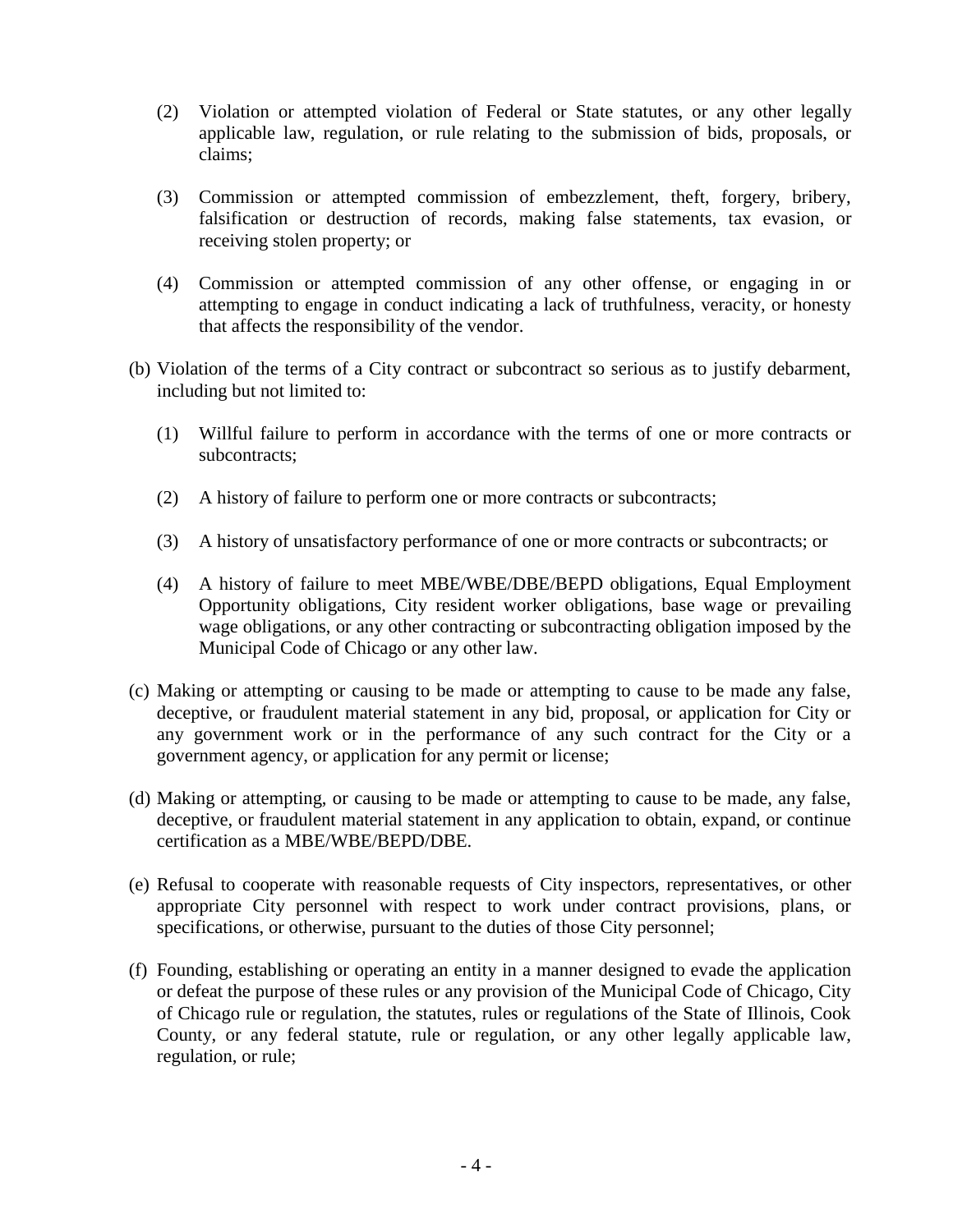- (g) Improper conduct, including but not limited to the commission or attempted commission of
	- (1) intentional or negligent billing irregularities;
	- (2) submitting false or frivolous or exaggerated claims, documents, or records;
	- (3) falsification of claims, documents, or records;
	- (4) willful or grossly negligent destruction of documents or records the vendor had an obligation to maintain;
	- (5) bribery or coercion of a government official, or other unlawful tampering with a government official;
	- (6) use of false or deceptive statements to obtain some benefit, or causing competition to be restrained or limited;
	- (7) misrepresentation to any governmental agency or government official;
	- (8) falsely claiming to be a minority-owned, woman-owned, persons with disabilities, or disadvantaged business enterprise, or falsely claiming to be eligible for the Chicago Business Preference or any other bidding preference or protected market program;
	- (9) conspiring to pose, or seek certification, as a minority-owned business enterprise, woman-owned business enterprise, persons with disabilities business enterprise, or disadvantaged business enterprise;
	- (10) violation of ethical standards established by the City, or other dishonesty incident to obtaining, prequalifying for, or performing any contract or modification thereof;
	- (11) violation of ethical standards established by the City or other dishonesty incident to applying, obtaining, qualifying for, or acquiring any City certification, license, or permit;
	- (12) failing to pay, after a reasonable period of time, any judgment or other adjudicated debt owed to the City after a request for payment; or
	- (13) failing to defend, indemnify, or hold harmless the City pursuant to a contractual obligation after having received a request to do so.
- (h) Any other cause of so serious or compelling a nature that it affects the responsibility of the vendor, including, but not limited to, those specifically enumerated in 65 ILCS 5/8-10-11; or
- (i) Debarment by any other government agency.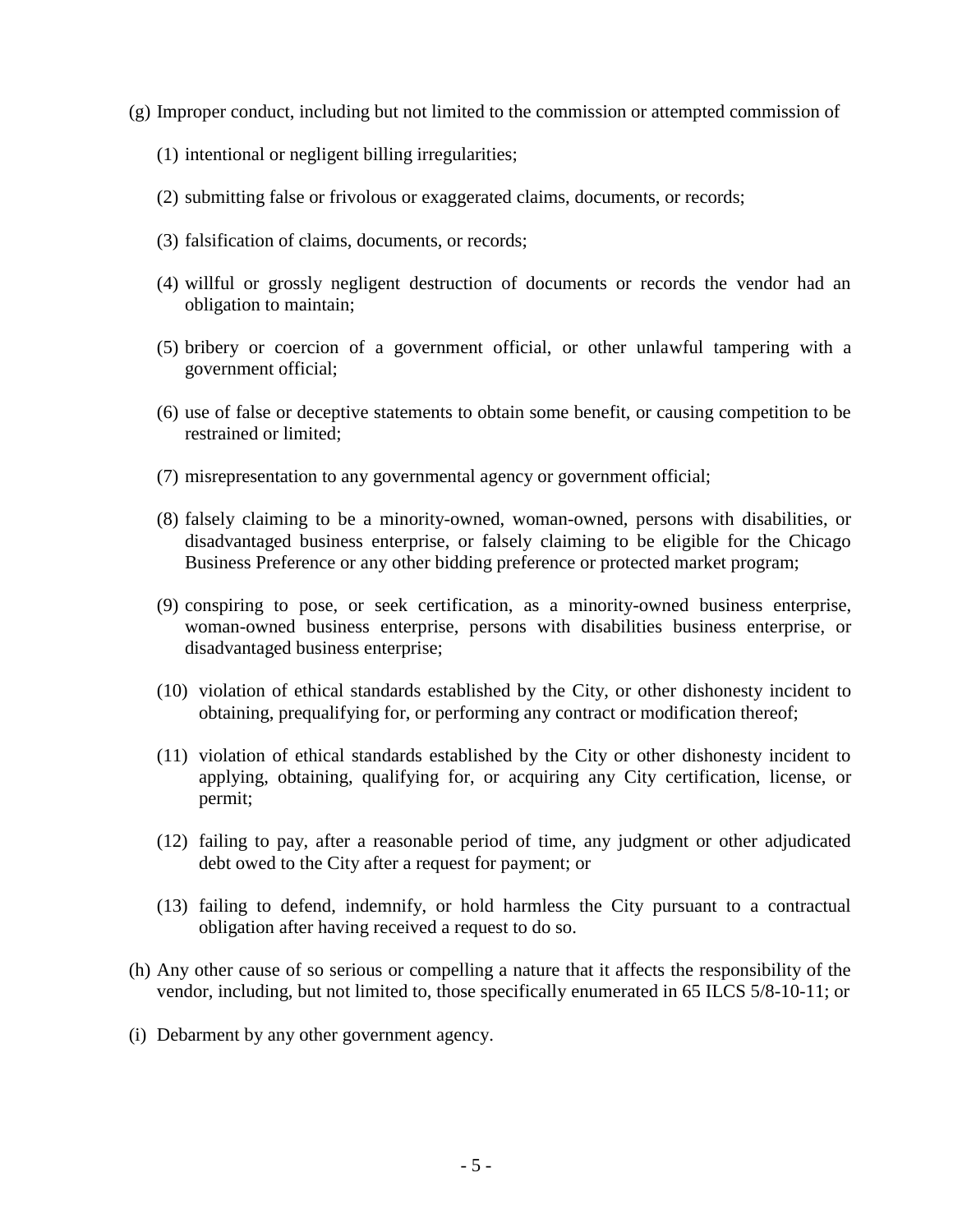#### **Section VI. Factors to be Considered in Debarment Procedure**

*Paragraph 6.01* The Chief Procurement Officer may, in the public interest, debar a vendor for any of the causes in *Section V*, using the procedures in *Section VII*. The existence of a cause for debarment, however, does not necessarily require that the vendor be debarred; the seriousness of the vendor's acts or omissions, and any remedial measures or mitigating factors, should be considered in making any debarment decision. Before arriving at any debarment decision, the Chief Procurement Officer should consider factors such as the following, if such documented and verifiable information is provided by the vendor in its submission as provided by *Paragraph 7.05(d)*:

- (a) Whether the vendor had effective standards of conduct and internal control systems in place at the time of the activity which constitutes cause for debarment or had adopted such procedures prior to any City investigation of the activity cited as a cause for debarment;
- (b) Whether the vendor brought the activity cited as a cause for debarment to the attention of the appropriate City agency in a timely manner;
- (c) Whether the vendor has fully investigated the circumstances surrounding the cause for debarment and, if so, made the result of the investigation available to the Chief Procurement Officer or other City investigative personnel;
- (d) Whether the vendor cooperated fully with City agencies during any and all investigations and in any court or administrative action;
- (e) Whether the vendor has paid or has agreed to pay all criminal, civil, and administrative liability for the improper activity;
- (f) Whether the vendor has paid or has offered to pay any investigative or administrative costs incurred by the City, and/or has made or offered to make full restitution;
- (g) Whether the vendor has taken appropriate disciplinary action against the individuals responsible for the activity which constitutes cause for debarment;
- (h) Whether the vendor has implemented or agreed to implement remedial measures, including any identified by the City;
- (i) Whether the vendor has instituted or agreed to institute new or revised review and control procedures and ethics training programs;
- (j) Whether the vendor has had adequate time to eliminate the circumstances within the vendor's organization that led to the cause for debarment; and
- (k) Whether the vendor's management recognizes and understands the seriousness of the misconduct giving rise to the cause for debarment and has implemented programs to prevent recurrence.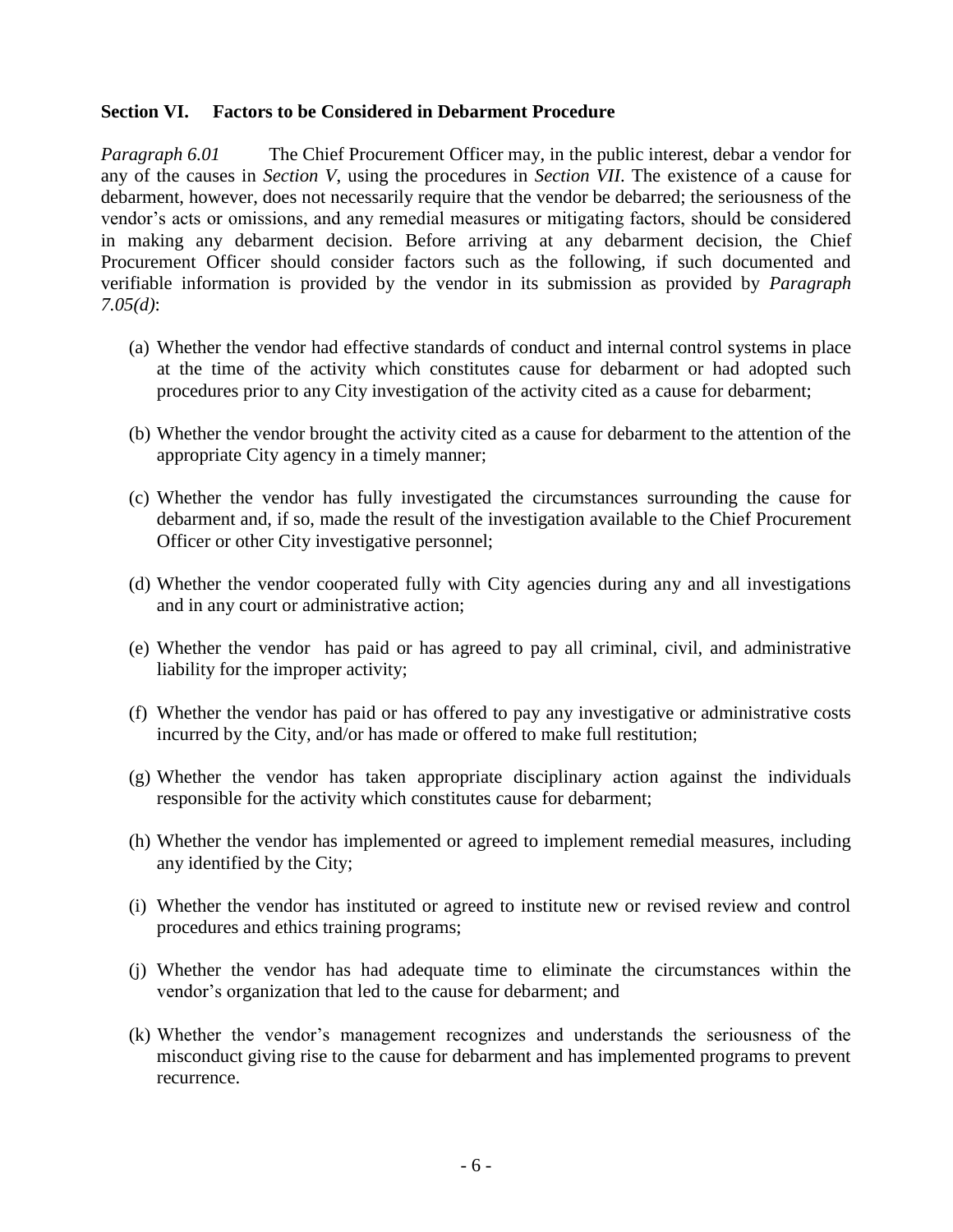Paragraph 6.02 The presence of any mitigating factors or remedial measures such as those set forth in *Paragraph 6.01* does not necessarily mean that debarment is unwarranted. Accordingly, the vendor has the burden of demonstrating, to the satisfaction of the Chief Procurement Officer, that debarment is not warranted under these potentially mitigating factors.

# **Section VII. Debarment Procedures**

Paragraph 7.01 A Notice of Proposed Debarment may be issued under any cause(s) under *Section V*.

Paragraph 7.02 Notice of Proposed Debarment. A notice of proposed debarment (hereinafter "the Notice") shall be issued by the Chief Procurement Officer advising the vendor and any specifically named affiliates or other individuals-

- (a) That debarment is being proposed;
- (b) Of the basic facts and reasons for the proposed debarment in terms sufficient to state a prima facie case putting the vendor on notice of the conduct and/or transaction(s) upon which it is based;
- (c) Of the cause(s) relied upon under *Section V* for proposing debarment;
- (d) That, within 30 days after receipt of the Notice of Proposed Debarment, the vendor may submit, in writing, information and argument in opposition to the proposed debarment, including any additional specific information as well as specifying which information or argument, if any, that raises a genuine dispute over the material facts relevant to the debarment;
- (e) Of the identity of an Administrative Contact for matters relating to the debarment. The vendor must direct all correspondence relating to the debarment to that individual.
- (f) That a copy of the City of Chicago Debarment Rules can be obtained at [http://www.cityofchicago.org/city/en/depts/dps/provdrs/comp.html,](http://www.cityofchicago.org/city/en/depts/dps/provdrs/comp.html) which shall be sufficient to inform the vendor of the information specified in these rules.

Paragraph 7.03 Service of the Notice shall be by any means reasonably calculated to provide actual notice to the person who is subject to the Notice and provide proof of service in the record. If the Notice is sent by certified mail, return receipt requested, or similar means, the Notice shall be presumed to have been received within three days.

Paragraph 7.04 Consequences of Notice of Proposed Debarment

- (a) From the date of a Notice until a decision is made by the Chief Procurement Officer, the following conditions shall apply to the vendor:
	- (1) The vendor may submit bids or proposals on contracts. New contract(s) may be awarded, but if a vendor is later debarred, the contract(s) may be terminated. The facts underlying a vendor's proposed debarment and other factors may be considered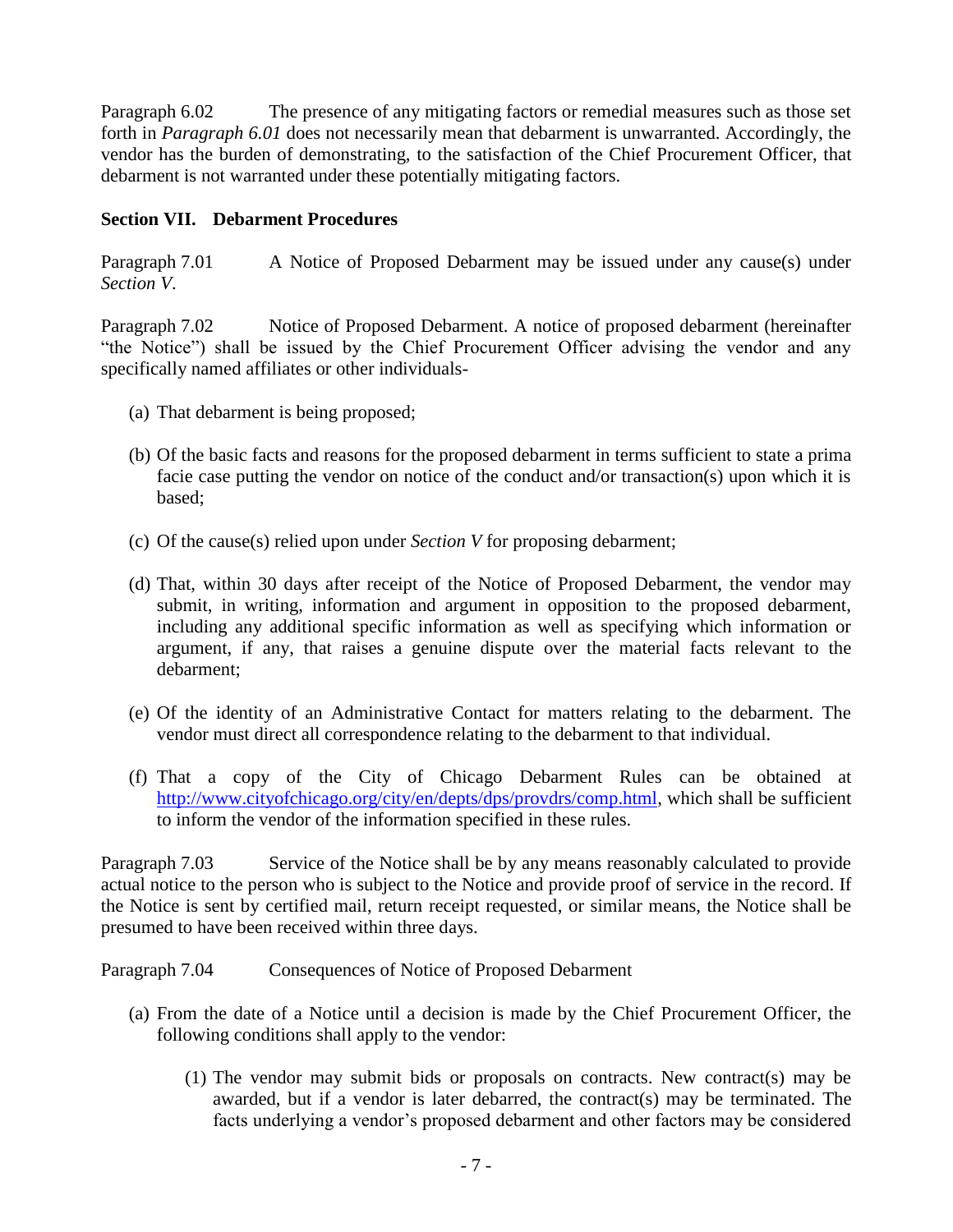when evaluating such bids or proposals. When appropriate, contract awards may be delayed a reasonable time to allow the Chief Procurement Officer to reach a decision on the debarment.

- (2) The vendor may continue as a subcontractor or supplier on existing contracts. However, if the vendor is debarred, the Chief Procurement Officer may terminate or suspend the vendor's participation in those contracts unless an exception is granted under *Paragraph 10.04* of these rules.
- (b) When the cause(s) for debarment are sufficiently serious and the evidence supporting debarment is compelling or highly reliable, including but not limited to indictment or the filing of a civil enforcement action for the causes listed under *Section V(a)* or debarment by another government agency, in the sole discretion of the Chief Procurement Officer, he or she may take an interim action constraining the vendor in dealing with the City after the Notice but before a final decision is made. The Chief Procurement Officer shall provide notice of such constraints in his or her Notice of proposed debarment or in a separate notice through the means outlined in *Paragraph 7.03*. The Chief Procurement Officer may consider the views of other Departments when determining whether the vendor should be so constrained. Such constraints may include but are not limited to any of the following:
	- (1) Termination of all existing contracts between the vendor and the City.
	- (2) Termination of the vendor's participation as supplier or subcontractor on existing contracts.
	- (3) Ineligibility for the award of new contracts.
- (c) The vendor shall have ten days after the Notice, or ten days after the date of notice that constraints on contracting pursuant to *Paragraph 7.04(b)* are being considered, whichever is later, to submit a written response stating its reasons why the constraint should not be applied. No restriction shall go into effect until after the time for response has passed, or in the case of a response, until the CPO issues a decision on the application of the interim constraints.
- (d) If the vendor can prove that it did not receive notice pursuant to *Paragraph 7.04(b)*, the vendor may, within three days of receiving notice of a restriction under this paragraph going into effect without vendor response, seek reconsideration of the restrictions.
- (e) Any such interim constraints put in place under this Paragraph shall remain in effect no longer than when a final debarment decision is rendered pursuant to *Section IX*.

#### Paragraph 7.05 Procedures following Notice of Proposed Debarment

(a) In response to the Notice of Proposed Debarment in *Paragraph 7.02*, the vendor shall have the burden of production, i.e., coming forward with sufficient information, documentation, and argument explaining why debarment should not be imposed. If the vendor meets its burden of production, the Chief Procurement Officer must find by the preponderance of the evidence that the City has sufficient evidence to impose debarment or a lesser remedy.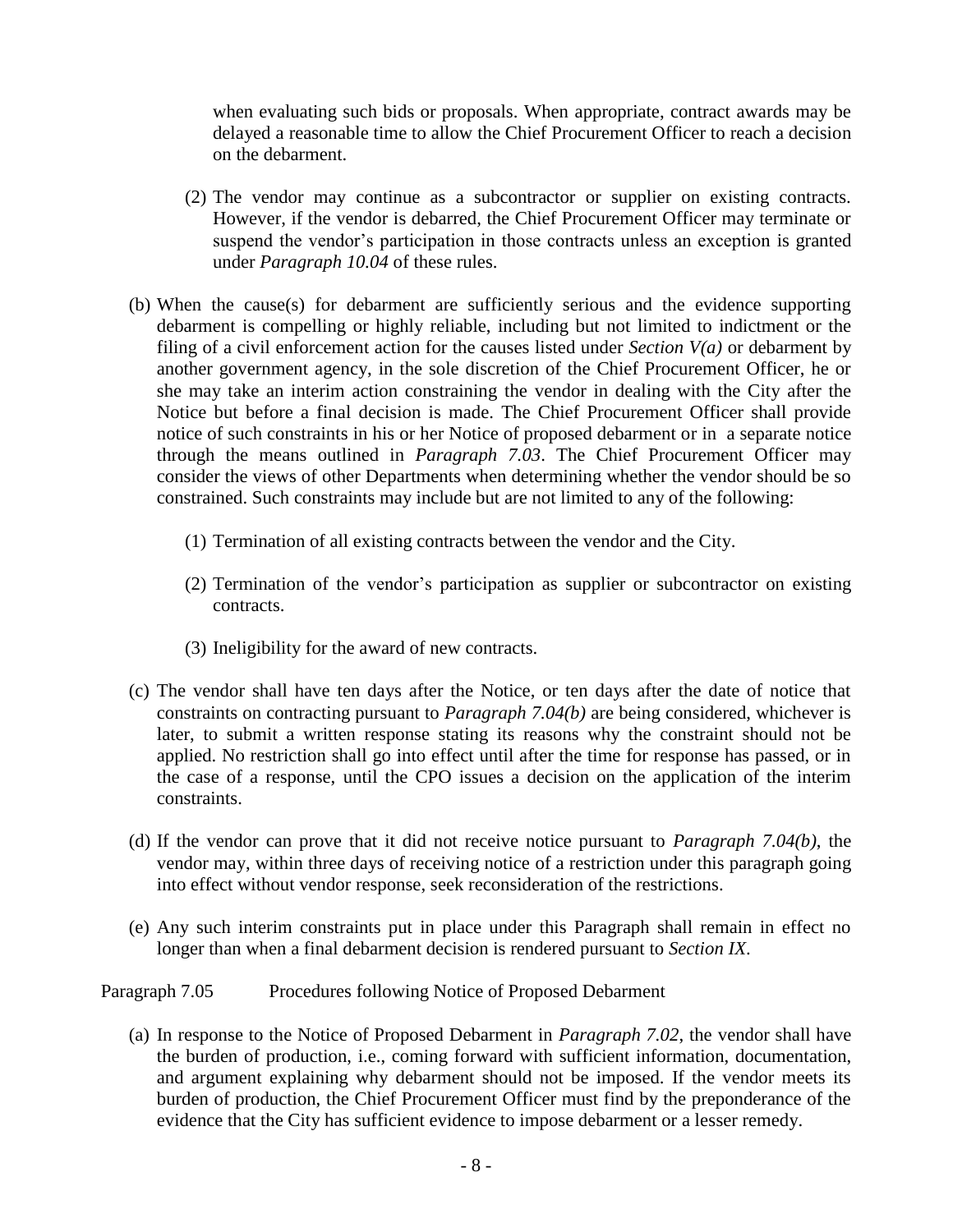- (b) Within ten days after receipt of the Notice, the vendor must provide the Department of Procurement Services, through the Administrative Contact, with contact information for purposes of the debarment including: a contact person or attorney, address, phone number, fax number, and email address. Immediate notice must be given of any changes in the information.
- (c) Within ten days after receipt of the Notice or any subsequent notice concerning any additional documentation which may be considered in the proceeding, the vendor may request, in writing from the Chief Procurement Officer, access to the documentation the City relies upon in seeking debarment, including but not limited to any contract where the contract or its terms are at issue, any witness summaries or affidavits, or relevant prior debarment decisions relating to the vendor or an affiliate, if such documentation was not already provided to the vendor with the Notice or otherwise. In the case of voluminous documentation, the vendor may instead be permitted to examine any and all such materials and thereafter request copies of any or all such materials. In such case, the vendor must pay a reasonable copying fee to the Department of Procurement Services. If copies cannot be made available within two days of receiving the request, pursuant to *Paragraph 7.06,* the vendor shall be given additional time to submit the answer described under *Paragraph 7.02(d)*. The Administrative Contact will notify the vendor and any City representative of such extensions.
- (d) The vendor must submit, by delivery or sending by U.S. mail or reputable, established private delivery service or personal service, its answer to the Administrative Contact no more than thirty days after receipt of the Notice. Date of delivery will be the date of receipt, if by personal service, or the date of mailing or placing with a private delivery service, with proof of mailing or placement. Deliveries will be accepted only during the regular office hours of the Department of Procurement Services. The vendor's answer must be in writing and shall include an admission, denial, or other response to each of the allegations in the Notice, and the omission of such a response to any allegation in the Notice shall be deemed an admission of that allegation. The answer also must include all the facts, arguments, or other basis upon which the vendor contests the debarment. All supporting documentation, if any, shall be included. Should the vendor fail to file a timely answer to the Notice of Proposed Debarment, all of the allegations of the notice shall be deemed to be admitted. The vendor must also address the potential impact of any prior debarments, if any, for determining the length and/or scope of any new or further debarment under *Paragraph 10.05*, including the potential impact (along with all supporting documentation) of the factors in *Section VI.*
- (e) An officer or other representative for the City may be designated to present the causes for debarment to the Chief Procurement Officer. If a City Representative has been designated prior to the date of the vendor's answer, the vendor shall provide a copy of the answer to the City Representative. If a City Representative has been designated, the representative may respond in writing to the vendor's answer within thirty days of its receipt by the Administrative Contact. The vendor must be provided with a copy of the City Representative's response, and any other letter, notice, requests, or filings made by any City Representative. Further written submissions by the City Representative or the vendor shall be at the discretion of the Chief Procurement Officer upon specific request detailing the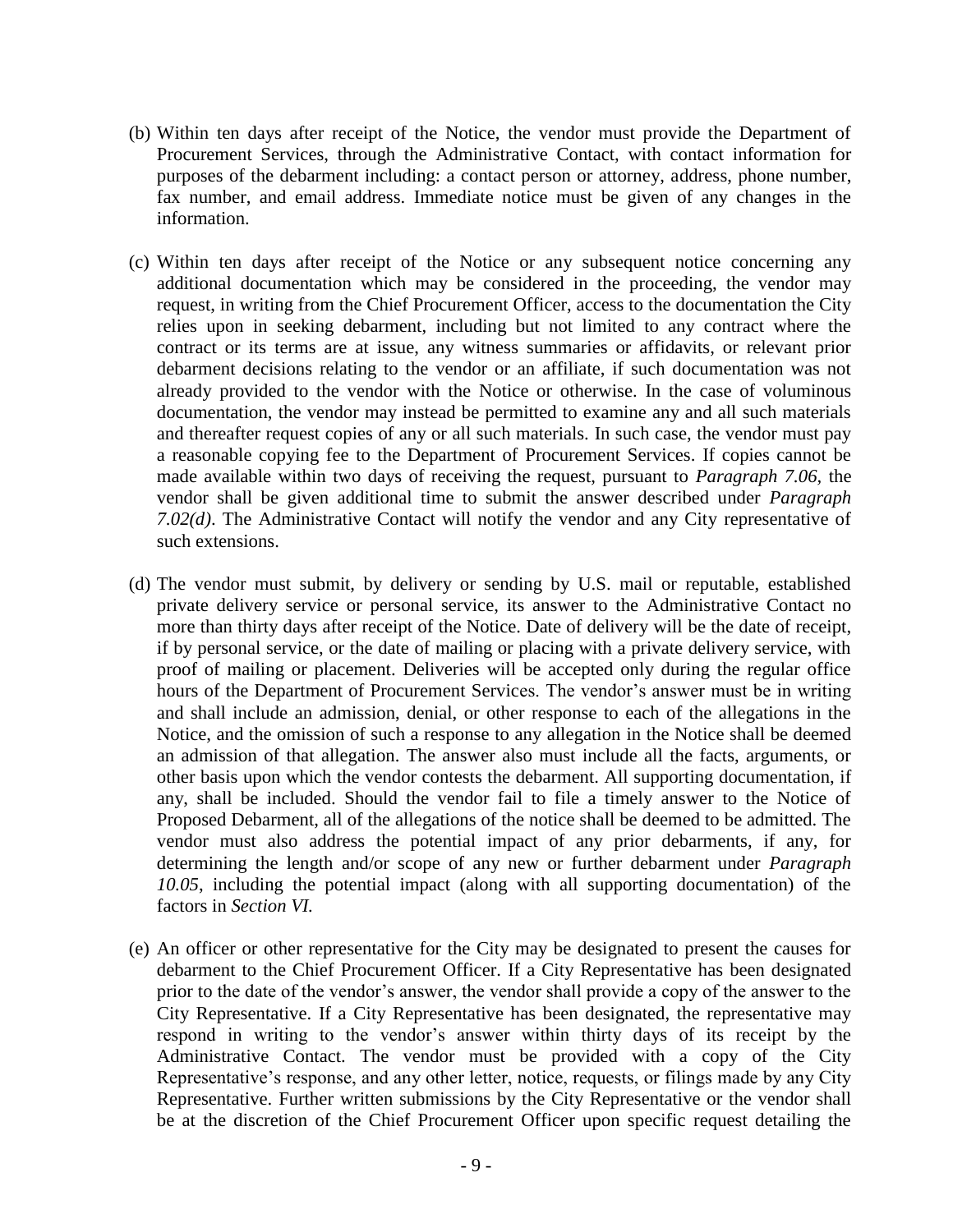need for a further reply or as he or she directs. Requests for further written submissions are not favored. Once any City Representative is designated, all notices, correspondence, and any other material shall be sent to that Representative as well as to the vendor (or its representative), if applicable, and to the Administrative Contact.

- (f) If any material information not previously given or offered to the vendor is introduced into the record subsequent to the Notice of Proposed Debarment or after documents are provided pursuant to *Paragraph 7.05(c)*, upon request, the vendor shall have the right to file a further written submission commenting on that information within a time frame set by the Chief Procurement Officer, and the City Representative may file a further written response thereto. Similarly, if material information not previously given or offered to the City is introduced into the record subsequent to the Notice of Proposed Debarment or after documents are provided pursuant to *Paragraph 7.05(c)*, upon request, the City Representative shall have the right to file a further written submission commenting on that information within a time frame set by the Chief Procurement Officer, and the vendor may file a further written response thereto.
- (g) When the vendor believes its answer raises a genuine issue of disputed material fact that cannot be resolved on the paper submissions and the vendor wishes to present a witness or witnesses in support of its position, the vendor may request an in-person hearing. When requesting an in-person hearing, the vendor must identify the fact or facts at issue and the witness or witnesses in its request. Vendor requests for in-person hearings must be part of the answer, must demonstrate that the hearing is necessary to decide any matter(s) pertaining to the Chief Procurement Officer's decision on debarment, and must include a detailed description of the expected testimony. Requests for in-person hearings may also be made in a similar manner and for similar reasons by any City Representative designated to present the causes for debarment. In-person hearings may also be held on the Chief Procurement Officer's own initiative. A determination on whether an in-person hearing shall be conducted shall be made by the Chief Procurement Officer as set forth in *Paragraph 7.05(h)* below.
- (h) In instances where the Chief Procurement Officer finds that an in-person hearing is necessary to decide whether debarment should be imposed, including but not limited to cases in which evaluation of the credibility of a witness is necessary to determine a genuine issue of disputed material fact, an in-person hearing shall be conducted. The necessity for each requested witness will be considered individually. The Chief Procurement Officer or officer designated to conduct the hearing reserves the right to limit the number of witnesses and the length and scope of testimony, including but not limited to prohibiting non-relevant, cumulative, or duplicative testimony.
	- (1) When the Chief Procurement Officer has found an in-person hearing to be necessary, he or she may designate an official to conduct the hearing to and prepare written findings of facts. The Chief Procurement Officer may reject the findings of an official designated to conduct the hearing if those findings are arbitrary and capricious or clearly erroneous.
	- (2) Notice of any such in-person hearing shall be given to the vendor and to any City representative responsible for presenting the case for debarment no less than twenty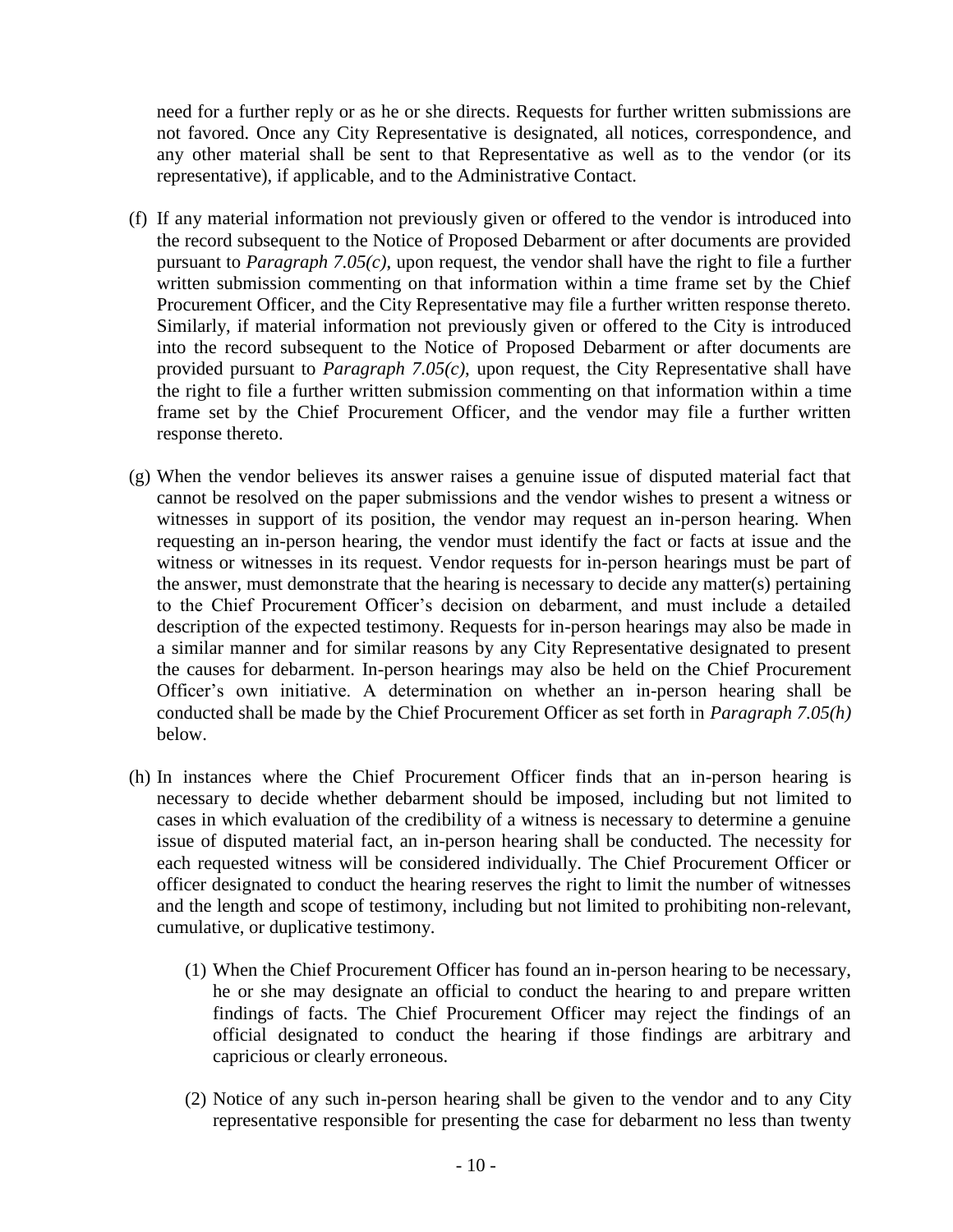days prior to the date and time of the hearing. Any such notice of an in-person hearing shall specify the date, location, time, and the issue(s) to be examined. The vendor and any representative presenting the case for debarment must submit a list of all attendees under their control no less than five days prior to the in-person hearing, including identifying those who will be presented as witnesses. The Chief Procurement Officer reserves the right to limit the number of attendees present at the hearing. Witnesses may be excluded from the in-person hearing when they are not testifying.

- (3) Hearings shall be conducted in a manner consistent with principles of fundamental fairness. The official conducting the hearing may use flexible procedures, and is not required to follow formal rules of evidence or procedure unless such rules are adopted by the Chief Procurement Officer. Hearsay evidence may be admitted if it is of a type commonly relied upon by reasonably prudent persons in the conduct of their affairs, and, if admitted, will be given appropriate weight by the official conducting the hearing.
- (4) The vendor may appear with or be represented by counsel, and, as limited by this paragraph, shall have the right to present witnesses and to confront any witnesses presented in support of the proposed debarment. Any City representative responsible for presenting the case for debarment also shall have the right to present witnesses, as limited by this paragraph, and confront those presented in support of the vendor. The Chief Procurement Officer or the officer conducting the in-person hearing may also question the witnesses.
- (5) Where the statement of a witness is relied upon by the vendor, if the witness is under the control of the vendor and vendor fails to present that witness at the hearing, any proffer by the vendor of the witness' statement, whether in the form of a written summary, affidavit, or other form, shall be stricken from the record unless the vendor shows good cause why the witness cannot appear. Witnesses under the control of the vendor include, but are not limited to, affiliates, employees, employees of subcontractors or suppliers of any tier, and the relatives and business associates of the vendor or of any person who has a beneficial interest in the contractor or who exercises management or control over the vendor. Similarly, any City representative presenting the case for debarment may not present the statement of a witness who is under the control of the City unless the officer shows good cause why the witness cannot appear. Witnesses under the control of the City are its employees and officials, except for those under the control of a vendor. "Good cause" for nonappearance of a witness shall be limited to military or other official service or duties preventing attendance, death, serious illness, or other similar impediment and shall be determined within the sole discretion of the official conducting the in-person hearing. Witness statements shall be accepted only if the presenting party offers guarantees of the veracity and trustworthiness of the statement that the official conducting the hearing deems sufficient. Such statements and demonstrations of "good cause" must be provided at least five days prior to the in-person hearing unless otherwise allowed by the Chief Procurement Officer or the official conducting the in-person hearing. Reasonable accommodation will be made to facilitate presentation of witnesses. Requests relating to facilitating presentation of witnesses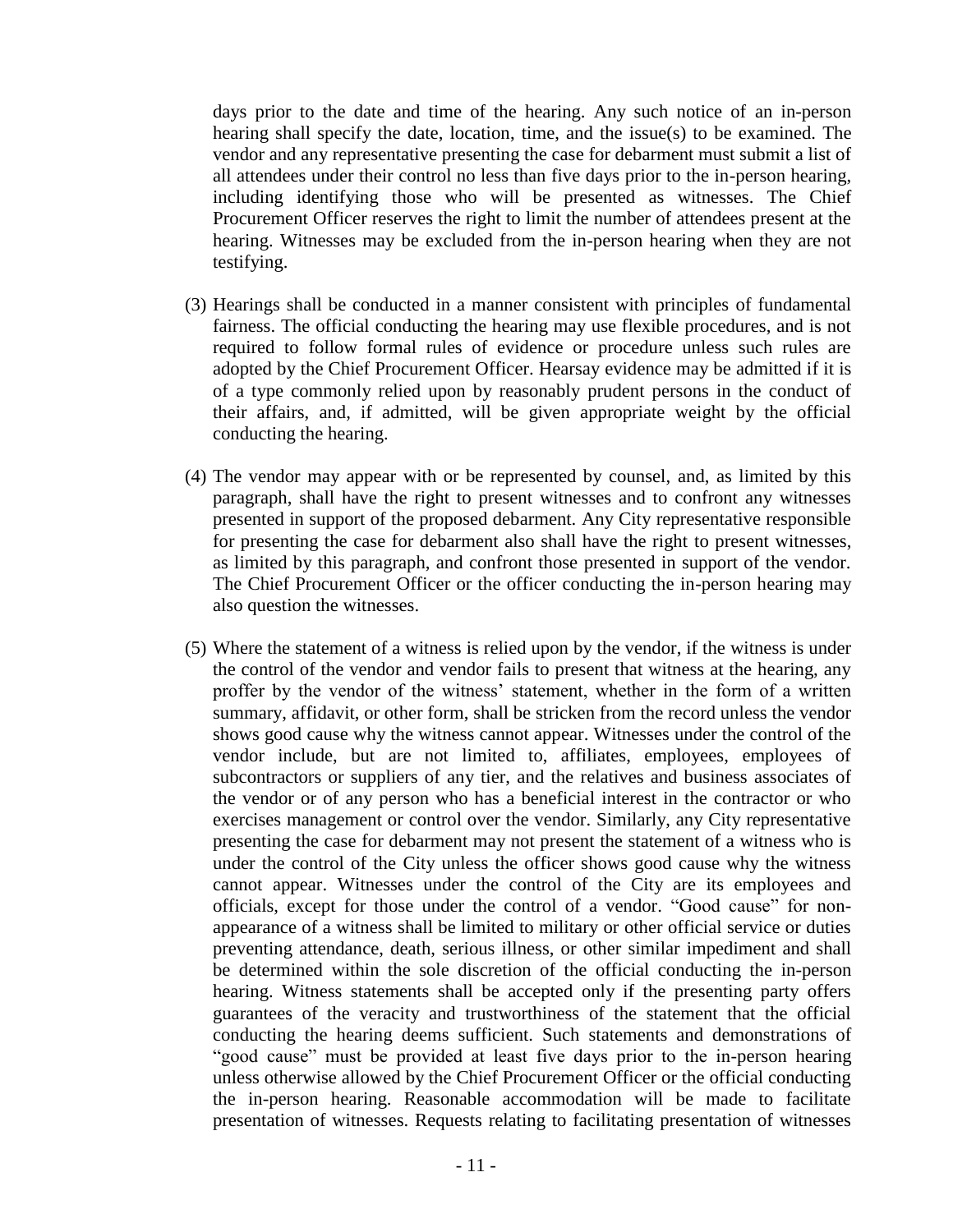should be made as early as possible. The vendor may request the appearance of witnesses under the control of the City, but such requests must be made no less than fifteen days prior to the in-person hearing if not made in a request for an in-person hearing. Similarly, no less then fifteen days prior to the in-person hearing, the officer presenting the debarment may request the appearance of witnesses under the control of the vendor.

- (6) Exhibits or other documentary evidence other than that previously submitted or produced pursuant to this *Paragraph 7.07* or *Paragraph 7.09* may not be presented at the in-person hearing without the prior permission of the Chief Procurement Officer or the official conducting the in-person hearing.
- (7) The Chief Procurement Officer shall provide that any such in-person hearings conducted pursuant to these rules shall be recorded on audiotape or other medium and will become part of the record. A copy of the audiotape or other medium shall be made available to the vendor upon written request to the Administrative Contact and at the vendor's expense. With advance notice to the Chief Procurement Officer, the vendor may make its own audiotape, but may not record the proceedings by other means without permission of the Chief Procurement Officer or official conducting the in-person hearing.

Paragraph 7.06 Any deadline in this *Section VII* may be extended in the discretion of the Chief Procurement Officer. Requests for extension of deadlines shall be in writing to the Administrative Contact except as otherwise provided. The Chief Procurement Officer shall issue a response within five days of receipt of the request by the Administrative Contact. When a short time remains before the deadline, the Administrative Contract shall have the discretion to, telephonically, or by fax, or by email, grant an extension providing sufficient time for the Chief Procurement Officer to respond to the request. Such extensions shall be granted absent extraordinary circumstances. The Administrative Contact shall also have the discretion to grant two-day extensions on the basis of a telephonic, fax, or email request, but such requests are discouraged. The Administrative Contact will notify the vendor and any City representative of any extensions.

Paragraph 7.07 The vendor subject to the debarment proceeding and the Chief Procurement Officer may enter into a settlement agreement relating to the debarment.

Paragraph 7.08 For the purposes of this *Paragraph 7.08* only, "Chief Procurement Officer" shall mean the person of the "purchasing agent" as defined by 65 ILCS 5/8-10-15 or the person of the "Chief Procurement Officer" as defined by Section 2-92-010 of the Municipal Code of Chicago. The Department of Procurement Services may conduct investigations of vendors prior to the issuance of a Notice of Proposed Debarment pursuant to *Paragraph 7.02*. While such investigations may be performed under the ultimate supervision of the Chief Procurement Officer, and the Chief Procurement Officer may make a determination whether to issue a Notice of Proposed Debarment as a result of such investigations, the Chief Procurement Officer shall not be directly and actively involved in such investigations and therefore is a neutral party with respect to making a decision whether to debar a vendor. In a situation where, in the sole opinion and discretion of the Chief Procurement Officer, his or her level of involvement in the investigation leading to the issuance of a Notice of Proposed Debarment to a vendor has rendered him or her unable to act as a neutral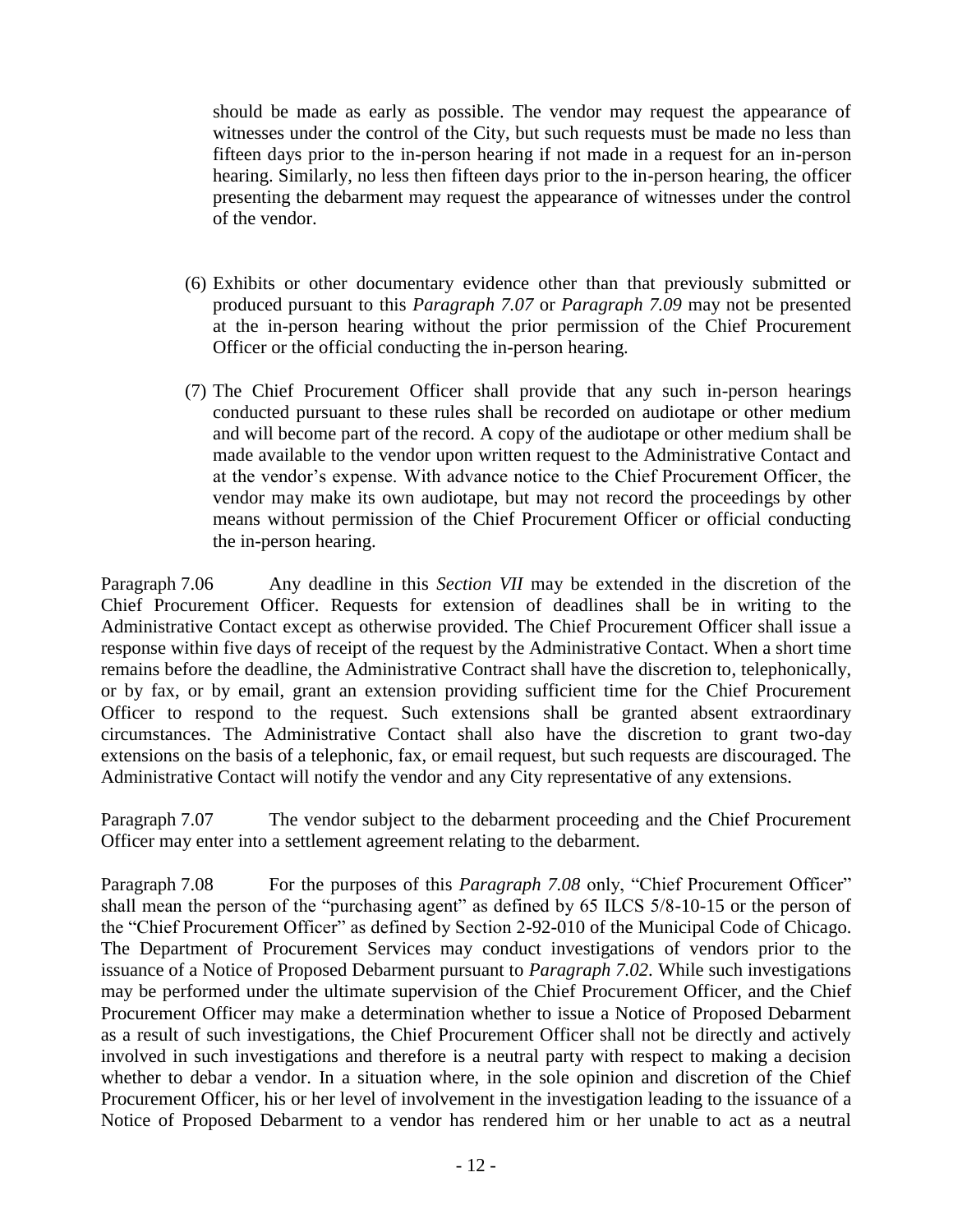decision maker, the Chief Procurement Officer shall designate a neutral officer who has not been directly and actively involved in the investigation to make the Chief Procurement Officer's decision on debarment of that vendor. This does not limit the Chief Procurement Officer's ability to designate an officer or officers to carry out any part of this debarment rule, including making the Chief Procurement Officer's decision, which he or she deems necessary or desirable for operational or other reasons.

Paragraph 7.09 At any point after the Notice of Proposed Debarment is issued, the Chief Procurement Officer may, in his or her sole discretion, request additional information or other submission or presentation from the vendor, from any City agency, or from any other person or entity to assist in making a decision on debarment. Copies of such information shall be provided to the vendor when the vendor was not the source of the information, and to the City representative presenting the case for debarment when the information was not complied by him or her. The vendor and/or City representative presenting the case for debarment shall be permitted a reasonable period, as determined by the Chief Procurement Officer, to comment on and respond to the information. Such information and comment shall become part of the record. This provision shall not preclude the Department of Procurement Services, or any other City office, board, agency, bureau or any other City administrative unit pursuant to its regulations or any contractual provisions, or any relevant City ordinance, rule, or regulation, from seeking information from a vendor in the evaluation of a bid, response to a Request for Proposal, Information or Qualification, for an application for certification or recertification as a minority-owned, woman-owned, or disadvantaged business enterprise, or for any other matter within the jurisdiction of the Department of Procurement Services, or any other City office, board, agency, bureau or any other City administrative unit as defined by any law, regulation, or ordinance.

Paragraph 7.10 The Chief Procurement Officer may withdraw the Notice of Proposed Debarment without prejudice for any reason prior to the final decision.

# **Section VIII. Decision-making by Chief Procurement Officer.**

Paragraph 8.01 In actions based upon a conviction or civil judgment, or debarment by another government agency, the Chief Procurement Officer shall make a decision on the basis of such conviction or judgment or debarment and/or other information available to the Chief Procurement Officer, including any submission made pursuant to these rules.

# Paragraph 8.02

- (a) The Chief Procurement Officer will prepare and timely provide the vendor and any City representative presenting the case for the proposed debarment for the City a decision based solely upon the written record as defined in *Paragraph 8.03*. If debarment, or less than full debarment (including but not limited to those remedies outlined in *Paragraph 8.04*) is imposed, the decision shall contain the elements set forth in *Paragraph 9.02*.
- (b) Past debarments of the vendor or affiliates may be considered as evidence of a history or pattern of conduct when determining an appropriate length or scope for debarment.

Paragraph 8.03 The record shall consist of: the Notice of Proposed Debarment with any attachments or exhibits as well as any documentation made available to the vendor pursuant to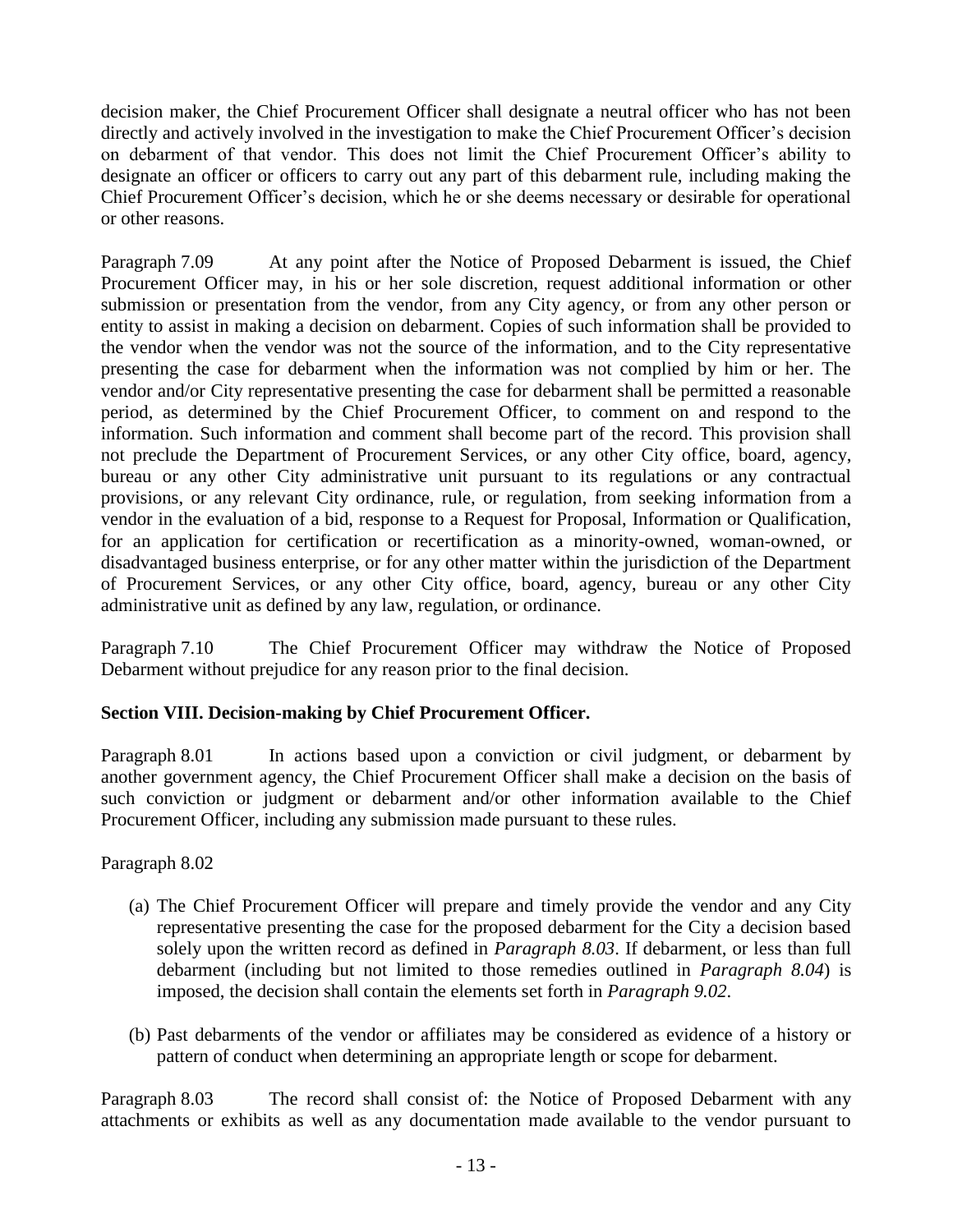*Paragraph 7.05(c)*, all correspondence, notices, requests for information, documentation relating to service, all written submissions and accompanying documents or exhibits, recordings or transcripts of hearings, any exhibits, any other materials submitted pursuant to these rules, any written report or findings of fact made by the hearing officer, a copy of the Chief Procurement Officer's debarment decision, and any information relating to prior debarment proceedings considered by the Chief Procurement Officer.

Paragraph 8.04 When the Chief Procurement Officer finds that a vendor's conduct was improper but does not rise to a level warranting full debarment, the Chief Procurement Officer may impose less than full debarment, including but not limited to, partial debarment or a finding of nonresponsibility, or unacceptability as a contractor, subcontractor, or supplier, in relation to particular contracts or classes of contracts. Any decision under these rules does not affect the ability of the Chief Procurement Officer to make a finding of non-responsibility in other contexts.

Paragraph 8.05 The decision of the Chief Procurement Officer shall be final. The vendor's sole remedy shall be judicial review by a common law writ of certiorari.

# **Section IX. Chief Procurement Officer's decision.**

Paragraph 9.01 When the Chief Procurement Officer reaches a determination, a decision shall be issued and the vendor shall be given prompt notice of the decision by certified mail, return receipt requested, or by comparable means or by personal service with attestation in the record.

Paragraph 9.02 If the Chief Procurement Officer decides to impose debarment or less than full debarment pursuant to *Paragraph 8.04*, the decision shall include information:

- (a) Referring to the Notice of Proposed Debarment;
- (b) Specifying the reasons for debarment with reference to record facts;
- (c) Stating the period and type of debarment, including effective dates;
- (d) Stating the effect of the debarment on the vendor's existing contracts with the City;
- (e) Stating the effect of the debarment on the vendor's eligibility to act as a subcontractor or supplier of any tier on any existing and/or future contracts with other City vendors; and
- (f) Stating the effect of the debarment on affiliates or any other individuals.

Paragraph 9.03 A list of debarred vendors will be published on the City's website or any media the City in its discretion may choose.

Paragraph 9.04 Any interim constraints put in place under *Paragraph 7.04* shall terminate no later than the issuance of any final debarment decision under this section. A final debarment decision shall supersede any interim action.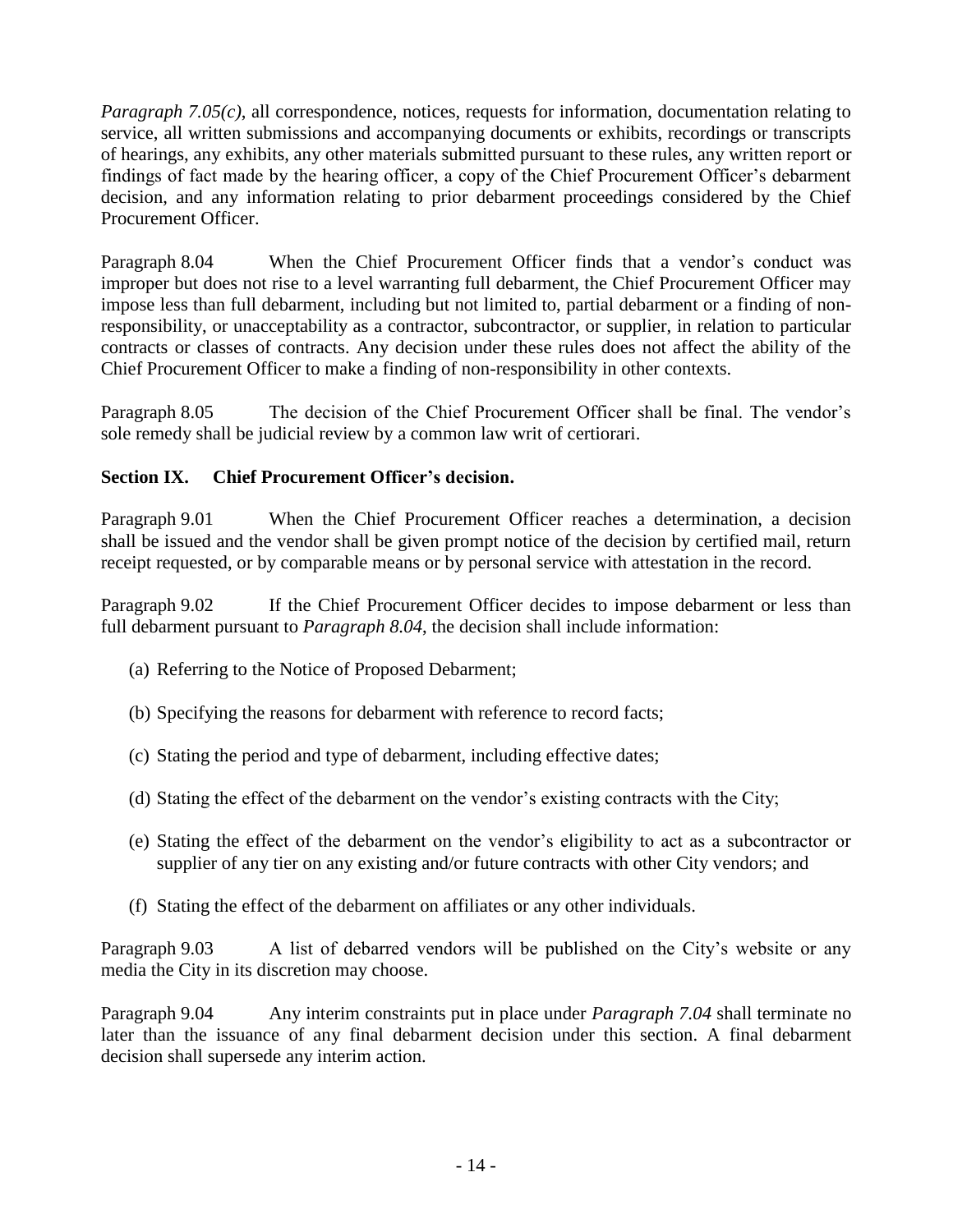# **Section X. Period of Debarment, Extensions and Reductions**

Paragraph 10.01 The period of debarment may be for a stated period of time, or if no duration is set at the time of the debarment, indefinitely. Periods of debarment may be imposed concurrently or consecutively.

Paragraph 10.02 The debarment may be cancelled prospectively, or the duration and/or scope may be reduced or waived by the Chief Procurement Officer, upon the written application of the debarred individual or entity, supported by documentation, for any of the following reasons:

- (a) Newly discovered material evidence or documentable error in the findings of the Chief Procurement Officer's decision.
- (b) Reversal of the conviction or judgment on which the ineligibility is based. If the conviction or judgment was based on an admission of conduct that was a cause for debarment under *Section V*, the Chief Procurement Officer shall determine whether such admitted conduct negatively affects the responsibility of the vendor.
- (c) Bona fide change in ownership and/or control of the entity, or other mitigating factors that are sufficient, in the judgment of the Chief Procurement Officer, to remove the conditions giving rise to the conduct that led to the ineligibility. In addition to the factors identified in *Section VI*, mitigating factors may include, without limitation: disciplinary action against all persons responsible for the acts giving rise to the ineligibility; remedial action designed to prevent a recurrence of the acts giving rise to the ineligibility; or a determination by the Chief Procurement Officer that the past conduct of the entity does not indicate a pattern or history of similar acts.

Paragraph 10.03 An application by or on behalf of a debarred individual or business entity to reduce or waive the duration or scope of the debarment or to cancel the debarment, must be in writing, must state the specific bases for the application, must include all reasons and all documents the applicant intends to rely upon in support of the application, must include the applicant's oath that the statements in the application are true and correct, and must be signed by the applicant, whose signature(s) must be notarized. The Chief Procurement Officer may convene an in-person hearing under the same conditions of Paragraph 7.05 for the reasons specified therein.

Paragraph 10.04 The Chief Procurement Officer may suspend a debarred person's or entity's ineligibility to contract with the City in whole or in part in order to allow execution of a specific contract or type of contract with the person or entity, upon written application by a Department Head whose agency is affected by the proposed contract, setting forth facts and providing documentation sufficient in the judgment of the Chief Procurement Officer to establish:

- (a) that the public health, safety or welfare of the City requires the goods or services of the person or entity, or that it is otherwise in the best interest of the City to use the goods or services of the person or entity; or
- (b) that the City is unable to acquire the goods or services at a comparable price and quality, or in sufficient quantity from other sources.